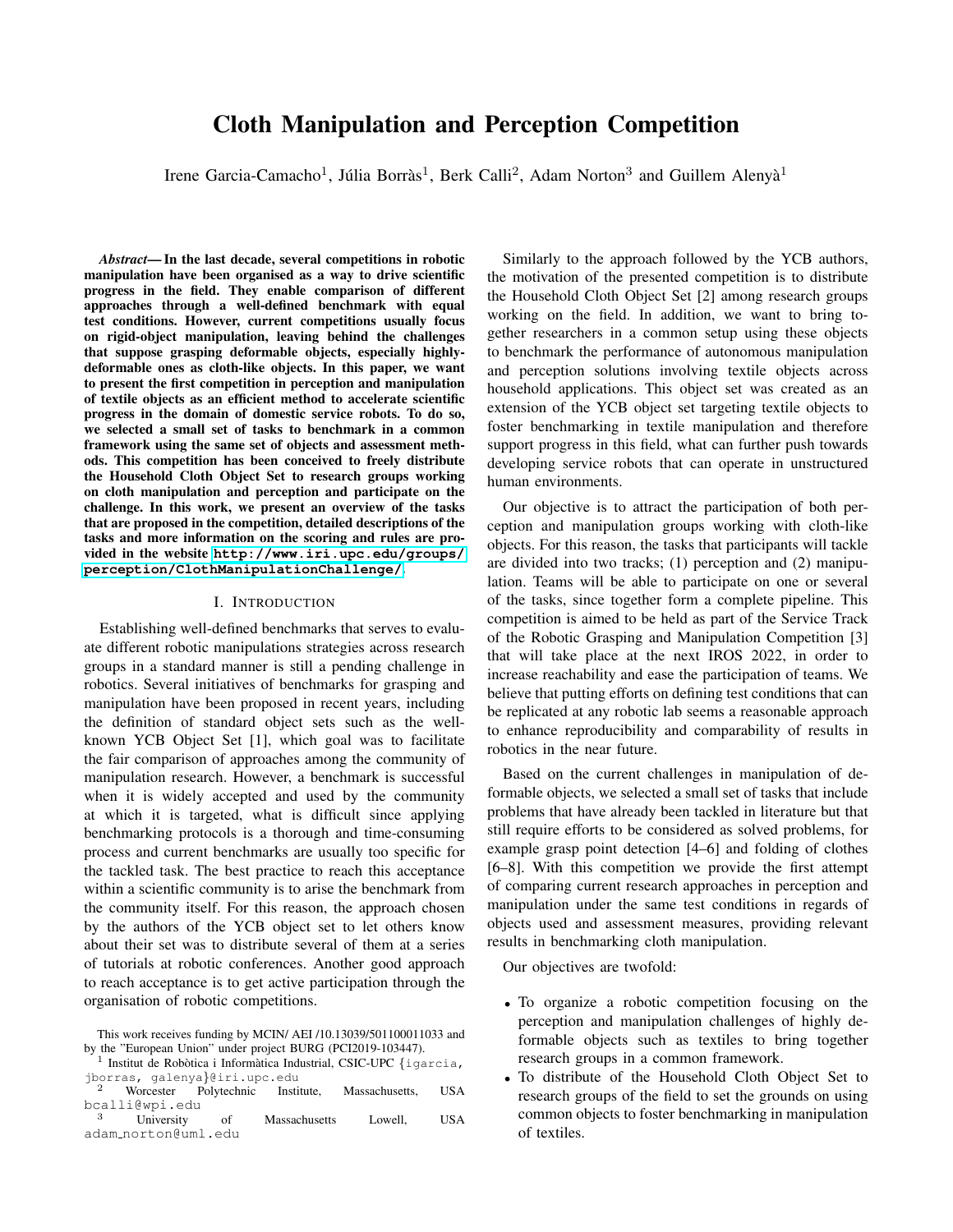# II. RELATED WORK

## *A. Robotic manipulation competitions*

Due to their potential to accelerate research activities effectively, several challenge programs have been organised in the past years focusing on manipulation of objects in realistic applications as industrial or service scenarios. Some of the more popular are the Amazon Picking Challenge [9], the RoboCub@Home [10] or the ARM project of DARPA. Nevertheless, these competitions are usually focused on manipulation of rigid objects, lacking a wide range of deformable objects, specially cloth-like objects, that suppose an increase on the challenges to solve. To the best of our knowledge, there has been no textile perception and manipulation competitions. This can be due to the high complexity that suppose highly deformable objects since it breaks fundamental assumptions in robotics such as rigidity, low-dimensional state space and known dynamic models. Regarding benchmarking, in similar way as with competitions, we find very few works that have attempted to define a benchmark focused on cloth manipulation. A recent work is presented in [11], where benchmarks for three bimanual cloth manipulation tasks are presented.

## *B. Challenges in deformable object manipulation*

During the past years, several surveys [12–14] have collected the main challenges that appear according to the different components of which manipulation systems is composed, such as sensing, control, modelling or gripper design. Most of these surveys considers state estimation of deformable objects as one of the most important challenges, specially when tackling cloth-like objects due to the problems in dealing with self-occlusions and generating meaningful representation of their configurations. Many of the works that described approaches to deal with this issue [6, 7, 15] rely on holding the garment in the air to recognise the garment's configuration. However, before grasping the fabric it is first necessary to locate suitable grasping points. This is considered another challenge in perception, finding several works that used different perception techniques to solve it according to the cloth state and manipulation goal [4, 6, 16, 17]. Regarding grasping and manipulation, the most common identified challenges rely on the capabilities of precision in grasping, so that the robot is capable of firmly grasp single layers of a cloth before it bends under the contact of the gripper itself. This issue has been currently dealt in some works with the design of custom grippers [18] that reduce the need for precision. Another issue comes from the fact that, in contrast to rigid object manipulation where planners generate motions that avoid contacts, in textile manipulation is usually quite indispensable to consider contacts with the environment in order to properly grasp the fabric in many configurations, for example to grasp a flat cloth that lays on a table [8, 19]. In addition, in order to properly manipulate an object it is necessary to plan a sequence of manipulations that brings the cloth into the desired configurations, what is also a challenging problem mainly due to the difficulty

in reasoning about a deformable object at a semantic level. A recent research [20] have worked on a way to represent states of cloth in a compact manner in order to enable clear representations of cloth manipulation tasks for planning purposes.

#### III. COMPETITION DESCRIPTION

In this section we present an overview of the proposed tasks for the competition, which have been selected based on the current trends and challenges in textile manipulation and perception. More information regarding the organisation, instructions on how to register to participate and competition dates is available in the related website  $\frac{1}{1}$  $\frac{1}{1}$  $\frac{1}{1}$ , as well as detailed descriptions on the scoring and rules of each task.

The present competition is comprised of two tracks; (1) perception and (2) manipulation. On one hand, the first track is composed of a task which solution provides the main perception skills necessary to manipulate clothes. Depending on the methodology used to solve the task, several perception challenges can be solved, including cloth segmentation, state recognition or feature detection. On the other hand, the manipulation track includes two of the most common cloth manipulation tasks, which require of basic manipulation skills to perform them. Some of the manipulation challenges to be solved to perform these tasks includes precision in the grasping, plan the approach to the cloth so it does not deform before it is grasped correctly, possibility of environmental contact (in cases where the corner is touching the table), etc.

We consider a common setup for all the tasks. The objects that will be used are part of the household cloth object set, having objects of different sizes, colors and textures. In addition, a table of minimum dimensions will be necessary to perform the tasks. We do not restrict the characteristics of the table, but any necessary considerations (e.g. specific color of the table) will have to be reported. Any perception system can be used, but a bonus scoring will be added for those perception systems which are part of a robotic system (e.g. camera placed on the head of a mobile manipulator or included in a robotic arm). In similar way, any robotic system with grasping capabilities can be used in the tasks of the manipulation track. This includes no restrictions on the gripper hardware, being able to use custom design grippers that ease the manipulation of textiles.

# *A. Perception Track*

Before being able to grasp an object it is first necessary to perceive it and locate a suitable grasping point. This is done by sensing the environment, usually with vision systems to obtain global information. We propose this task, where we want to assess not only the ability of detecting the corners and edges of the cloth but also the correct selection of grasping points according to the cloth configuration.

<span id="page-1-0"></span><sup>1</sup>http://www.iri.upc.edu/groups/perception/ClothManipulationChallenge/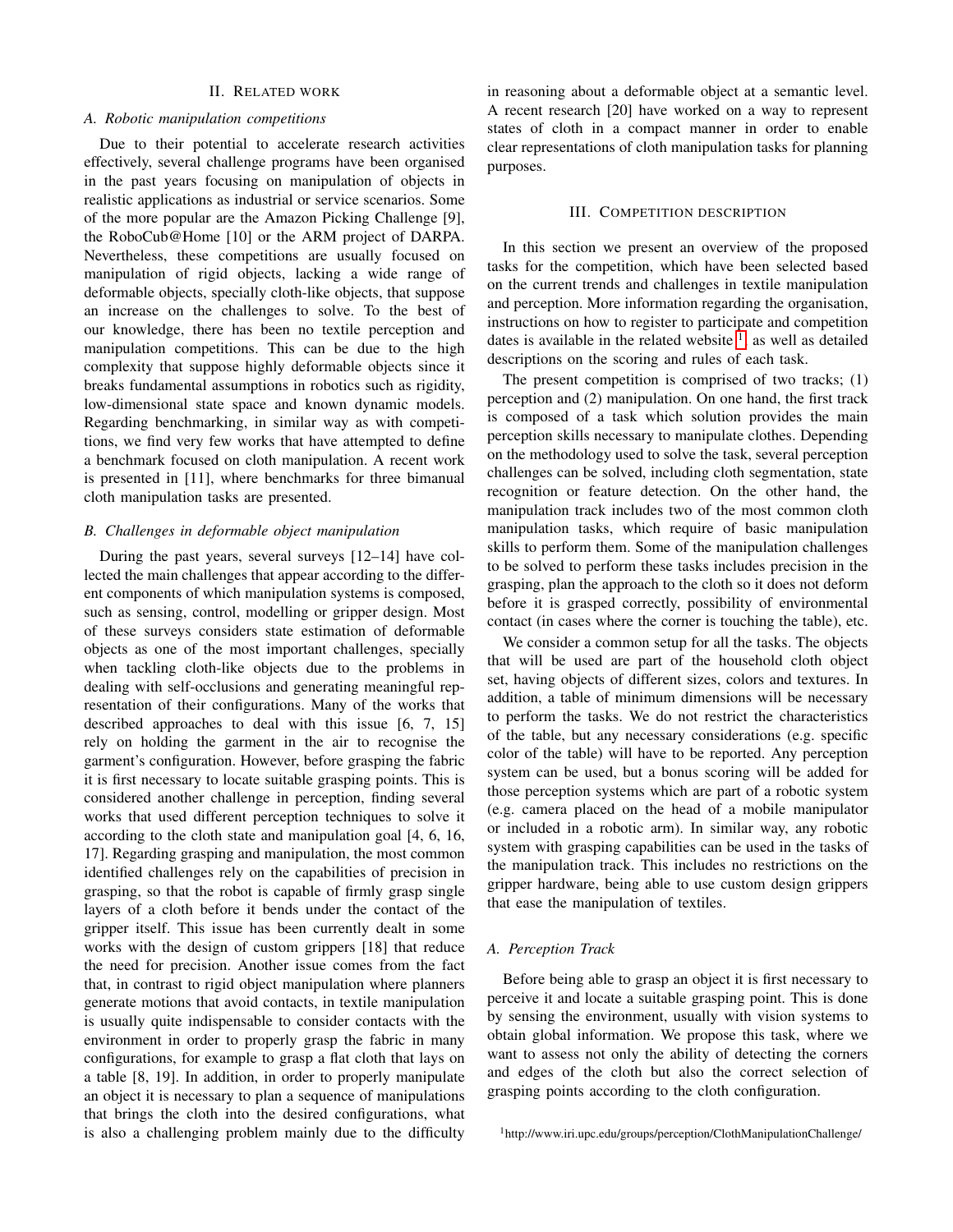*1) Task 1.1. Grasp point detection:* This task consists on selecting a suitable grasping point on a cloth that can be either crumpled, folded or flat on a table. The selected point must correspond to a graspable corner of a single layer of the cloth, providing the necessary information, such as coordinates and approach direction vector. To do so, it is necessary to first detect their relevant features as the corners and edges.

# Steps:

- 1) Place the cloth on top of the table. Follow the protocol guidelines to place them in the indicated configuration.
- 2) Start the perception system.
- 3) Record the input images and point cloud clearly marking the selected point and the detected edges and corners.
- 4) Repeat steps 1 to 3 three times changing the object and its configuration.

Rules and Evaluation: The assessment of this task will consist on the correct selection of a suitable grasping point. To do so, it will be necessary to provide the results of the detected features of the cloth (edges and corners) and the coordinates of the grasping point, as well as the approach vector. The total execution time will be also taken into account in order to limit it to a reasonable time. Notice that as this task is aimed to assess the perception capabilities, during the competition the objects must be used in its original form, not being allowed to modify their properties in any way or add any type of markers that ease the perception.

#### *B. Manipulation Track*

This track focuses on the manipulation skills for textiles. The tasks of this track are based on two cloth manipulation tasks that are most studied in literature [21]; folding and unfolding. These two tasks include several manipulation skills present in many other cloth manipulation tasks. Both tasks can be performed and evaluated independently but teams are encourage to execute them continuously, completing the endto-end pipeline, by adding a bonus scoring.

Since some perception skills are also necessary for this track, although they are not the object of evaluation, we offer the possibility of simplifying it by using some markers on the cloth (e.g. dying relevant parts as corners and edges). Nevertheless, a bonus score will be added to those strategies that do not need this help and perform the tasks using the cloth objects in its original form.

*1) Task 2.1. Unfolding:* This task consists on grasping the cloth and manipulating it until it is placed flat on the table. The cloth initial configuration can be either crumpled or folded and the final configuration of the task is flat. This task can be performed in many different ways, having no limitations on the strategies used. That is to say, it can be performed for example with a bimanual robotic system by grasping directly the corners, performing edge tracing to the second corner or by pushing and sliding the cloth on the table until it is flat. However, the evaluation will take into account several parameters as the total execution time or the number of state transitions performed since the task starts.

# Steps:

- 1) Place the cloth in the indicated configuration, either folded or crumpled. Follow the configuration protocol to set them correclty.
- 2) Start the execution of the task and start the timer.
- 3) Save the result by taking a zenithal picture of the flat cloth.
- 4) Repeat steps 1 to 3 five times, changing at each trial the object and its configuration.

Rules and Evaluation: This task will be considered successful when the cloth has been placed laying flat and is completely inside of the table. The quality of the placement will be evaluated by measuring the resulting area of the cloth and computing the error with respect to a predefined template. In addition, the total execution time and the number of state transitions [20] (i.e. changes in the grasp location, grasp type or cloth configuration) will also be taken into account. The task ends when the cloth is placed flat on the table or when the maximum execution time is exceeded.

*2) Task 2.2. Folding:* The last task of the track consists on folding the cloth two times once is flat on the table. In order to correctly perform this task, the object must be folded following the folding protocol.

This task can be a continuation of Task 2.1, being able to execute it in sequence right after the previous one, performing an end-to-end pipeline of the whole task of folding a cloth starting from a crumpled configuration.

## Steps:

- 1) Place the object flat in the table and place the robotic system in a form that the cloth is inside its reachability.
- 2) Start the task execution and the timer.
- 3) Save the result by taking a zenithal picture of the folded cloth.
- 4) Perform five trials repeating steps 1 to 3, changing the object.

Rules and evaluation: A single fold is considered successful when the opposing corners are together. The task is considered successfully completed when the two folds are performed according to the protocol. In similar way to Task 2.1, the quality of the result will be evaluated by comparing the final area of the folded cloth with the expected area, which for the case of two folds will be 1/4 of the total area of the flat cloth. Take into account that in order to avoid overengineering of the solution, the day of the competition the organisers may indicate to change a bit the initial position of the flat cloth by rotating or moving it over the table.

## IV. CONCLUSIONS

We propose the first competition in manipulation and perception of highly deformable objects, such as textiles, with a compromise between tasks that can be implemented by most of current research groups but that offer challenges to be considered as fully solved. We believe that the organisation of this kind of competition is a great way to improve and compare state-of-the-art approaches and that will provide usefull knowledge for the deformable object manipulation community.